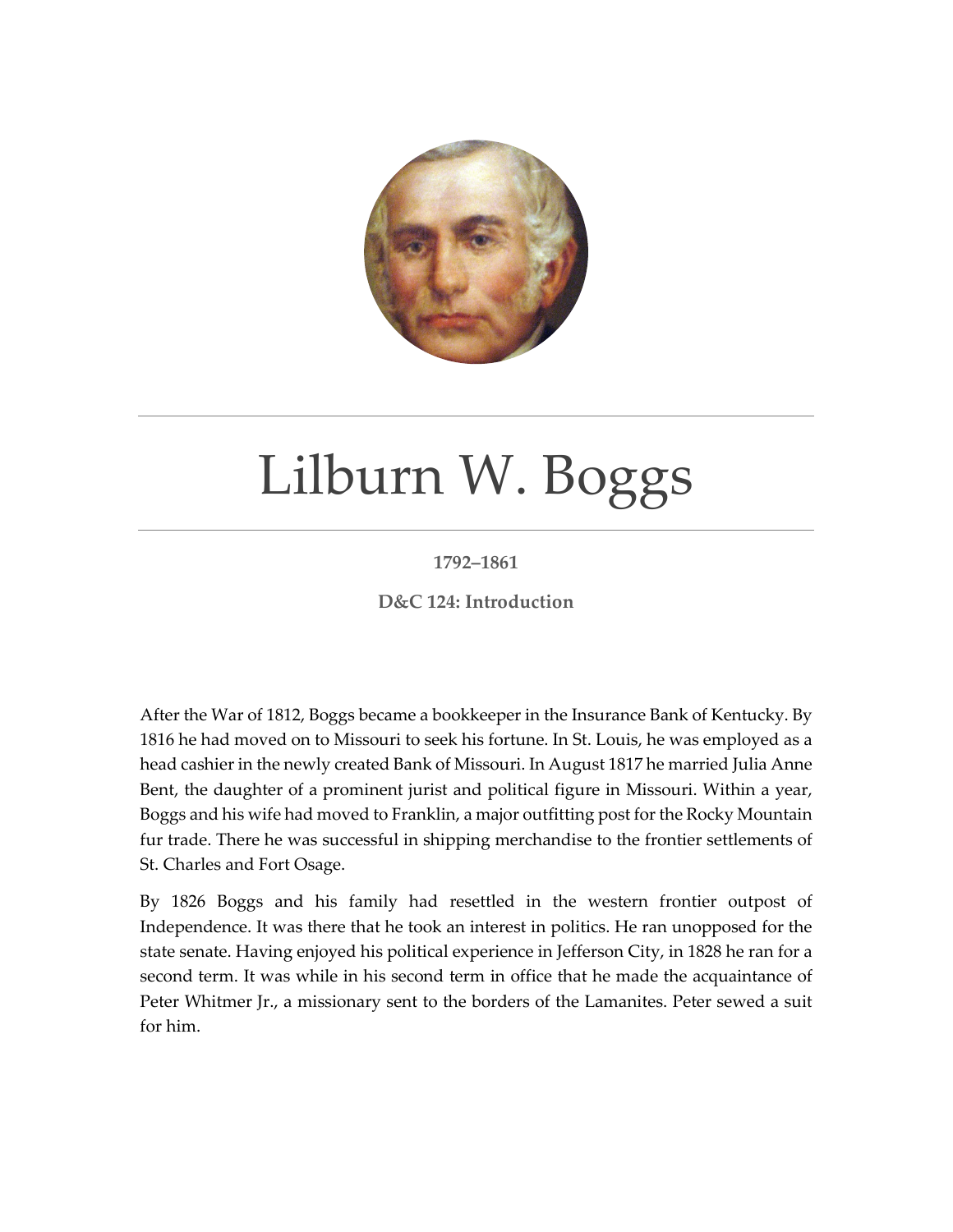In 1832 Boggs was put forward by the Democratic Party as their candidate for lieutenant governor to serve with gubernatorial candidate Daniel Dunklin. Both candidates were elected by a large majority. As to his new responsibilities, Boggs was only required to be in Jefferson City when the legislature was in session. Most of his time was spent in Independence. While holding the office of lieutenant governor, on July 20, 1833, he was seen sitting on his horse, watching mobs destroy the W. W. Phelps printing shop. He also witnessed the tarring and feathering of Bishop Edward Partridge, Charles Allen, and others on the public square in Independence. Boggs was never punished for his role in the religious persecution of the Saints.

In January 1835 at a Democratic Party convention, Boggs was given the nod to run for governor. Parley P. Pratt wrote, "The majority of the State so far countenanced these outrages that they actually elected Lilburn W. Boggs … [to] the executive chair, instead of suspending him by the neck, between the heavens and the earth, as his crimes justly merited."[1](#page-1-0) Boggs took over as governor of Missouri on September 30, 1836, when Governor Daniel Dunklin resigned.

Boggs served as Missouri's sixth governor from 1836 to 1840. His administration was fraught with difficulties. The financial Panic of 1837 blocked his ability to fulfill campaign promises to expend state funds to improve railways and waterways. He pressed for state funds to build a new capitol building in Jefferson City. When funds were proffered, questions were raised about distribution. Boggs escaped formal censure on this issue but not on orders directed against the Latter-day Saints. He regarded "his duty as chief executive of the state and commander-in-chief of the militia to enforce the laws and suppress insurrections" committed by the Latter-day Saints.<sup>[2](#page-1-1)</sup> On October 27, 1838, he issued an extermination order giving legal license to exterminate the "Mormons" or drive them from the state.[3](#page-1-2)

Latter-day Saints held Governor Boggs responsible for the atrocities they experienced in Missouri. The Prophet Joseph Smith said of Boggs, "All earth and hell cannot deny that a baser knave, a greater traitor, and a more wholesale butcher, or murderer of mankind ever went untried, unpunished, and unhung."[4](#page-1-3) Brigham Young said, "If those laws

<span id="page-1-0"></span><sup>1</sup> Parley P. Pratt Jr., ed., *Autobiography of Parley P. Pratt* (Salt Lake City: Deseret Book, 1985), 85.

<span id="page-1-1"></span><sup>2</sup> Buel Leopard and Floyd C. Shoemaker, *Messages and Proclamations of the Governors of Missouri*, 1:387, as cited in Joseph F. Gordon, *The Public Career of Lilburn W. Boggs* (1949), 98.

<span id="page-1-2"></span><sup>&</sup>lt;sup>3</sup> Documents, Containing the Correspondence, Orders, etc., Relation to the Disturbance with the Mormons Published by order of the General Assembly (Fayette, 1841). 20, as cited in Gordon, *Public Career of Lilburn W. Boggs*, 98.

<span id="page-1-3"></span><sup>4</sup> Smith, *History of the Church*, 1:435.